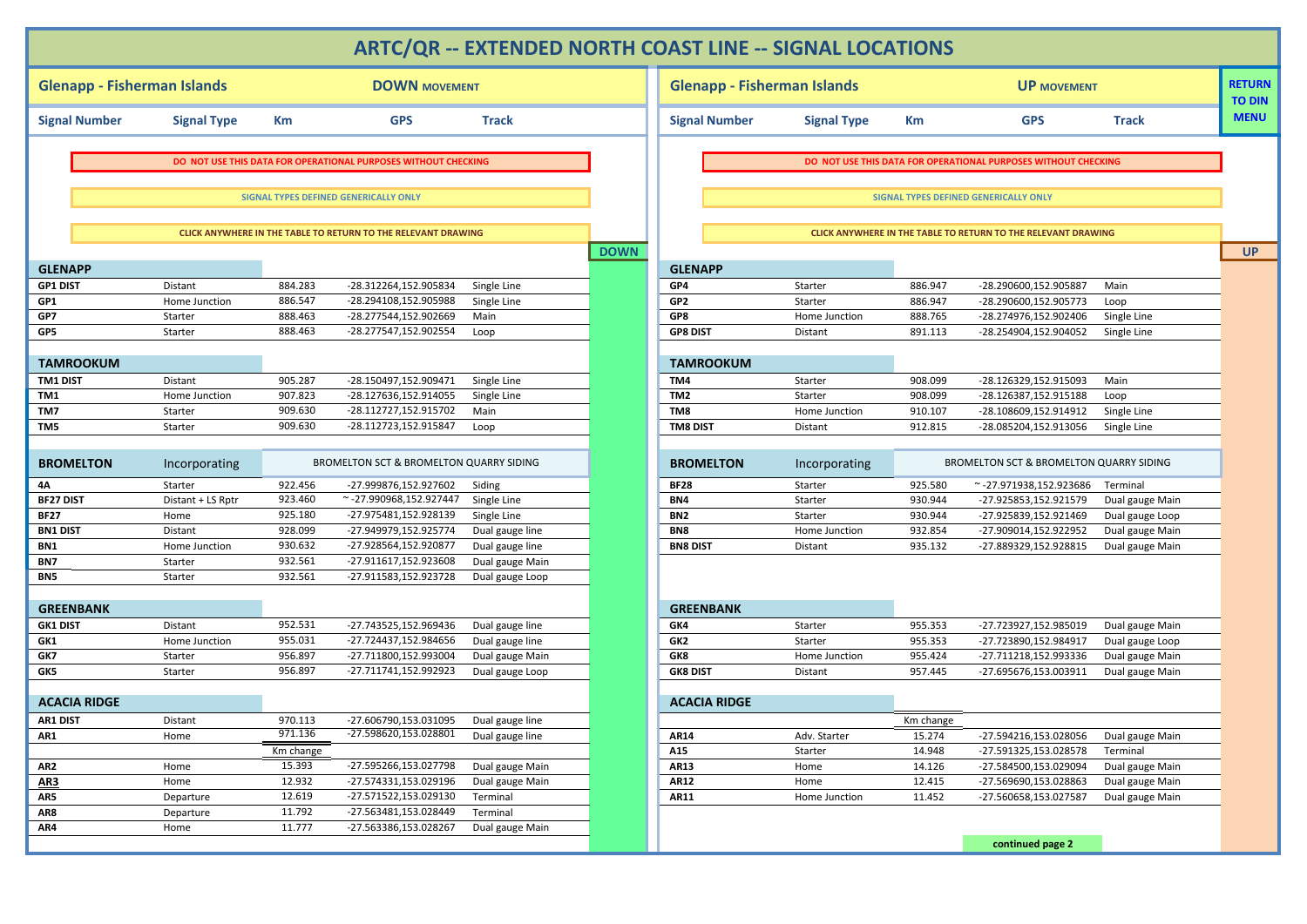## **ARTC/QR ‐‐ EXTENDED NORTH COAST LINE ‐‐ SIGNAL LOCATIONS**

| <b>Glenapp - Fisherman Islands</b> |                               |           | <b>DOWN MOVEMENT</b>             |                                    | <b>Glenapp - Fisherman Islands</b> |                    |           | <b>UP MOVEMENT</b>    |                    |
|------------------------------------|-------------------------------|-----------|----------------------------------|------------------------------------|------------------------------------|--------------------|-----------|-----------------------|--------------------|
| <b>Signal Number</b>               | <b>Signal Type</b>            | Km        | <b>GPS</b>                       | <b>Track</b>                       | <b>Signal Number</b>               | <b>Signal Type</b> | Km        | <b>GPS</b>            | <b>Track</b>       |
| <b>SALISBURY</b>                   |                               |           |                                  |                                    | <b>SALISBURY</b>                   |                    |           |                       |                    |
| <b>SY11</b>                        | Home                          | 11.235    | -27.558829,153.026466            | Dual gauge Main                    |                                    |                    | Km change |                       |                    |
|                                    |                               | Km change |                                  |                                    | <b>SY18</b>                        | Home Junction      | 12.345    | -27.554773,153.022602 | Dual gauge Main    |
| <b>SY15</b>                        | Home                          | 12.646    | -27.556959,153.024227            | Dual gauge Main                    | <b>SY18P</b>                       | Repeat             | 11.922    | -27.553009,153.022521 | Dual gauge Main    |
| <b>SY27</b>                        | Home                          | 11.609    | -27.550542,153.020984            | Dual gauge Main                    | <b>SY28</b>                        | Home               | 11.275    | -27.548294,153.018769 | Dual gauge Main    |
|                                    |                               |           |                                  |                                    | <b>SY40</b>                        | Home               | 10.530    | -27.543977,153.013009 | Dual gauge Main    |
|                                    |                               |           |                                  |                                    |                                    |                    |           |                       |                    |
| <b>CLAPHAM</b>                     |                               |           |                                  |                                    | <b>CLAPHAM</b>                     |                    |           |                       |                    |
| CM29P                              | Distant                       | 10.530    | -27.544022,153.012952            | Dual gauge Main                    | <b>CM46</b>                        | Home               | 10.068    | -27.540101,153.012328 | Dual gauge Main    |
| <b>CM29</b>                        | Home                          | 10.375    | -27.542836,153.012133            | Dual gauge Main                    | <b>CM40</b>                        | Starter            | 10.015    | -27.539581,153.012371 | Dual gauge Through |
| <b>CM39</b>                        | Shunt                         | 10.165    | -27.540934,153.012037            | Dual gauge Main                    | <b>CM42</b>                        | Starter            | 10.015    | -27.539591,153.012413 | n.g. No 2 Road     |
| CM45                               | Departure                     | 9.315     | -27.533525,153.013623            | Dual gauge Through                 | <b>CM44</b>                        | Starter            | 10.015    | -27.539607, 53.012459 | n.g. No 2 Road     |
| <b>CM47</b>                        | Departure                     | 9.345     | -27.533770,153.013674            | n.g. No 1 Road                     | <b>CM54</b>                        | Home               | 9.071     | -27.531156,153.013660 | Dual gauge Main    |
| CM49                               | Departure                     | 9.345     | -27.533770,153.013674            | n.g. No 2 Road                     |                                    |                    |           |                       |                    |
| <b>CM51</b>                        | Home                          | 9.348     | -27.533806,153.013806            | Dual gauge Main                    |                                    |                    |           |                       |                    |
|                                    |                               |           |                                  |                                    |                                    |                    |           |                       |                    |
| <b>YEERONGPILLY</b>                |                               |           |                                  |                                    | <b>YEERONGPILLY</b>                |                    |           |                       |                    |
| <b>YY11</b>                        | Home Junction                 | 8.878     | -27.529432,153.013524            | Dual gauge Main                    | <b>YY30</b>                        | Home Junction      | 8.387     | -27.525099,153.013826 | Dual gauge Main    |
| <b>YY29</b>                        | Home                          | 8.402     | -27.525198,153.013726            | Dual gauge Main                    | <b>YY32</b>                        | Home               | 8.416     | -27.525353,153.013891 | n.g.Up Main        |
| <b>YY35</b>                        | Departure                     | 8.258     | -27.523996,153.014327            | n.g. Up Main                       | <b>YY28</b>                        | Home Junction      | 8.426     | -27.525365,153.013965 | n.g.Down Main      |
| <b>YY31</b>                        | Departure                     | 8.258     | -27.524013, 153.014399           | n.g. Down Main                     | <b>YY38</b>                        | Home Junction      | 7.793     | -27.519959 153.015494 | Dual gauge Main    |
|                                    |                               |           |                                  |                                    |                                    |                    |           |                       |                    |
| In Section (Fairfield)             |                               |           |                                  |                                    | In Section (Fairfield)             |                    |           |                       |                    |
| <b>BM077</b>                       | Automatic                     | 7.440     | -27.517186,153.017228            | Dual gauge Main                    | <b>BM074</b>                       | Automatic          | 6.862     | -27.514445,153.022074 | Dual gauge Main    |
| <b>BM069</b>                       | Automatic                     | 6.832     | -27.514315,153.022370            | Dual gauge Main                    | <b>BM068</b>                       | Automatic          | 6.523     | -27.512542,153.024736 | Dual gauge Main    |
|                                    |                               |           |                                  |                                    | <b>BM068P</b>                      | Repeat             | 5.461     | -27.507035,153.028730 | Dual gauge Main    |
|                                    |                               |           |                                  |                                    |                                    |                    | Km change |                       |                    |
| <b>DUTON PARK</b>                  |                               |           |                                  |                                    | <b>DUTON PARK</b>                  |                    | d.g. Km   |                       |                    |
| <b>DP13 T</b>                      |                               | 5.255     | -27.505197,153.028779            |                                    | DP031                              | Home               | 2.016     | -27.494625,153.045972 | Dual gauge Main    |
| <b>DP15</b>                        | Home Tonnage<br>Home Junction | 5.034     | $~^{\sim}$ -27.503236,153.028414 | Dual gauge Main                    |                                    |                    |           |                       |                    |
|                                    |                               | Km change |                                  | Dual gauge Main                    |                                    |                    |           |                       |                    |
| In Section (Cooparoo)              |                               | d.g. Km   |                                  |                                    | In Section (Cooparoo)              |                    |           |                       |                    |
| LM072P(1)                          | Approach                      | 2.145     | -27.494226,153.047202            | Dual gauge Main                    | <b>LM077</b>                       | Automatic          | 3.646     | -27.485213,153.057252 | Dual gauge Main    |
| LM072P(2)                          | Repeat                        | 2.486     | -27.493122,153.050414            | Dual gauge Main                    | LM093                              | Automatic          | 5.124     | -27.474672,153.066351 | Dual gauge Main    |
| LM072                              |                               | 3.166     | -27.489131,153.055362            |                                    | <b>LM093P</b>                      |                    | 5.910     | -27.469771,153.071533 |                    |
| <b>LM098</b>                       | Home<br>Home                  | 4.749     | -27.470189,153.069930            | Dual gauge Main<br>Dual gauge Main |                                    | Repeat             |           |                       | Dual gauge Main    |
|                                    |                               |           |                                  |                                    |                                    |                    |           |                       |                    |
| <b>CANNON HILL</b>                 |                               |           |                                  |                                    | <b>CANNON HILL</b>                 |                    |           |                       |                    |
| CH16                               | Home Junction                 | 7.129     | -27.466479,153.081782            | n.g. Down Main                     | CH <sub>7</sub>                    | Home Junction      | 8.081     | -27.465232,153.091247 | Dual gauge Main    |
| <b>CH18</b>                        | Home                          | 7.563     | $\sim$ -27.465652,153.086076     | Dual gauge Main                    |                                    |                    |           |                       |                    |
| CH6                                | Home                          | 7.876     | -27.465110,153.089177            | Dual gauge Main                    |                                    |                    |           |                       |                    |
|                                    |                               |           |                                  |                                    |                                    |                    |           | Continued on page 3   |                    |

<span id="page-1-0"></span>

| <b>Glenapp - Fisherman Islands</b> |                    |           | <b>DOWN MOVEMENT</b>         |                    | <b>Glenapp - Fisherman Islands</b> |                    |           | <b>UP MOVEMENT</b>         |                    | <b>RETURN</b><br><b>TO DIN</b> |
|------------------------------------|--------------------|-----------|------------------------------|--------------------|------------------------------------|--------------------|-----------|----------------------------|--------------------|--------------------------------|
| <b>Signal Number</b>               | <b>Signal Type</b> | Кm        | <b>GPS</b>                   | <b>Track</b>       | <b>Signal Number</b>               | <b>Signal Type</b> | Кm        | <b>GPS</b>                 | <b>Track</b>       | <b>MENU</b>                    |
| SALISBURY                          |                    |           |                              |                    | <b>SALISBURY</b>                   |                    |           |                            |                    |                                |
| SY11                               | Home               | 11.235    | -27.558829,153.026466        | Dual gauge Main    |                                    |                    | Km change |                            |                    |                                |
|                                    |                    | Km change |                              |                    | <b>SY18</b>                        | Home Junction      | 12.345    | -27.554773,153.022602      | Dual gauge Main    |                                |
| SY 15                              | Home               | 12.646    | -27.556959,153.024227        | Dual gauge Main    | <b>SY18P</b>                       | Repeat             | 11.922    | -27.553009,153.022521      | Dual gauge Main    |                                |
| SY27                               | Home               | 11.609    | -27.550542,153.020984        | Dual gauge Main    | <b>SY28</b>                        | Home               | 11.275    | -27.548294,153.018769      | Dual gauge Main    |                                |
|                                    |                    |           |                              |                    | <b>SY40</b>                        | Home               | 10.530    | -27.543977,153.013009      | Dual gauge Main    |                                |
| CLAPHAM                            |                    |           |                              |                    | <b>CLAPHAM</b>                     |                    |           |                            |                    |                                |
| CM29P                              | Distant            | 10.530    | -27.544022,153.012952        | Dual gauge Main    | CM46                               | Home               | 10.068    | -27.540101,153.012328      | Dual gauge Main    |                                |
| CM29                               | Home               | 10.375    | -27.542836,153.012133        | Dual gauge Main    | <b>CM40</b>                        | Starter            | 10.015    | -27.539581,153.012371      | Dual gauge Through |                                |
| CM39                               | Shunt              | 10.165    | -27.540934,153.012037        | Dual gauge Main    | <b>CM42</b>                        | Starter            | 10.015    | -27.539591,153.012413      | n.g. No 2 Road     |                                |
| CM45                               | Departure          | 9.315     | -27.533525,153.013623        | Dual gauge Through | <b>CM44</b>                        | Starter            | 10.015    | -27.539607, 53.012459      | n.g. No 2 Road     |                                |
| CM47                               | Departure          | 9.345     | -27.533770,153.013674        | n.g. No 1 Road     | <b>CM54</b>                        | Home               | 9.071     | -27.531156,153.013660      | Dual gauge Main    |                                |
| CM49                               | Departure          | 9.345     | -27.533770,153.013674        | n.g. No 2 Road     |                                    |                    |           |                            |                    |                                |
| CM51                               | Home               | 9.348     | -27.533806,153.013806        | Dual gauge Main    |                                    |                    |           |                            |                    |                                |
| YEERONGPILLY                       |                    |           |                              |                    | <b>YEERONGPILLY</b>                |                    |           |                            |                    |                                |
| YY11                               | Home Junction      | 8.878     | -27.529432,153.013524        | Dual gauge Main    | <b>YY30</b>                        | Home Junction      | 8.387     | -27.525099,153.013826      | Dual gauge Main    |                                |
| YY29                               | Home               | 8.402     | -27.525198,153.013726        | Dual gauge Main    | <b>YY32</b>                        | Home               | 8.416     | -27.525353,153.013891      | n.g.Up Main        |                                |
| YY35                               | Departure          | 8.258     | -27.523996,153.014327        | n.g. Up Main       | <b>YY28</b>                        | Home Junction      | 8.426     | -27.525365,153.013965      | n.g.Down Main      |                                |
| YY31                               | Departure          | 8.258     | -27.524013, 153.014399       | n.g. Down Main     | <b>YY38</b>                        | Home Junction      | 7.793     | -27.519959 153.015494      | Dual gauge Main    |                                |
| <i>In Section</i> (Fairfield)      |                    |           |                              |                    | In Section (Fairfield)             |                    |           |                            |                    |                                |
| BM077                              | Automatic          | 7.440     | -27.517186,153.017228        | Dual gauge Main    | <b>BM074</b>                       | Automatic          | 6.862     | -27.514445,153.022074      | Dual gauge Main    |                                |
| BM069                              | Automatic          | 6.832     | -27.514315,153.022370        | Dual gauge Main    | <b>BM068</b>                       | Automatic          | 6.523     | -27.512542,153.024736      | Dual gauge Main    |                                |
|                                    |                    |           |                              |                    | <b>BM068P</b>                      | Repeat             | 5.461     | -27.507035,153.028730      | Dual gauge Main    |                                |
|                                    |                    |           |                              |                    |                                    |                    | Km change |                            |                    |                                |
| <b>DUTON PARK</b>                  |                    |           |                              |                    | <b>DUTON PARK</b>                  |                    | d.g. Km   |                            |                    |                                |
| DP13 T                             | Home Tonnage       | 5.255     | -27.505197,153.028779        | Dual gauge Main    | DP031                              | Home               | 2.016     | -27.494625,153.045972      | Dual gauge Main    |                                |
| DP15                               | Home Junction      | 5.034     | $\sim$ -27.503236,153.028414 | Dual gauge Main    |                                    |                    |           |                            |                    |                                |
|                                    |                    | Km change |                              |                    |                                    |                    |           |                            |                    |                                |
| In Section (Cooparoo)              |                    | d.g. Km   |                              |                    | In Section (Cooparoo)              |                    |           |                            |                    |                                |
| LM072P(1)                          | Approach           | 2.145     | -27.494226,153.047202        | Dual gauge Main    | LM077                              | Automatic          | 3.646     | -27.485213,153.057252      | Dual gauge Main    |                                |
| LM072P(2)                          | Repeat             | 2.486     | -27.493122,153.050414        | Dual gauge Main    | LM093                              | Automatic          | 5.124     | -27.474672,153.066351      | Dual gauge Main    |                                |
| LM072                              | Home               | 3.166     | -27.489131,153.055362        | Dual gauge Main    | <b>LM093P</b>                      | Repeat             | 5.910     | -27.469771,153.071533      | Dual gauge Main    |                                |
| <b>LM098</b>                       | Home               | 4.749     | -27.470189,153.069930        | Dual gauge Main    |                                    |                    |           |                            |                    |                                |
| <b>CANNON HILL</b>                 |                    |           |                              |                    | <b>CANNON HILL</b>                 |                    |           |                            |                    |                                |
| CH16                               | Home Junction      | 7.129     | -27.466479,153.081782        | n.g. Down Main     | CH <sub>7</sub>                    | Home Junction      | 8.081     | -27.465232,153.091247      | Dual gauge Main    |                                |
| CH18                               | Home               | 7.563     | $\sim$ -27.465652,153.086076 | Dual gauge Main    |                                    |                    |           |                            |                    |                                |
| СН6                                | Home               | 7.876     | -27.465110,153.089177        | Dual gauge Main    |                                    |                    |           |                            |                    |                                |
|                                    |                    |           |                              |                    |                                    |                    |           | <b>Continued on page 3</b> |                    |                                |